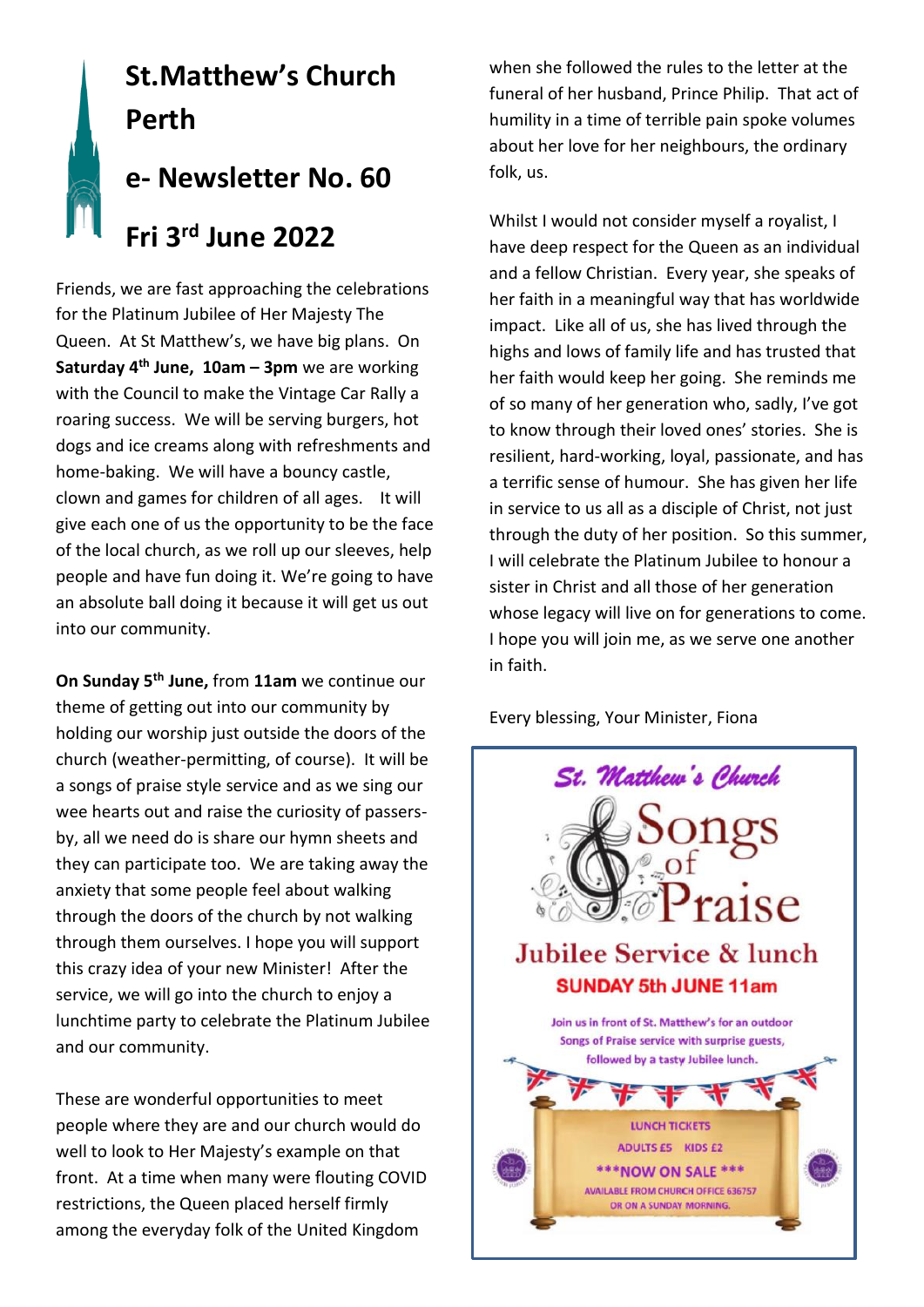**DIZOOM** DIARY

#### **Sunday: Live streamed Worship** from 10.45 ID 953 7532 1288 Pass code 058724 **Wednesday Meditation at 9am**  ID: 818 8897 1376 Passcode: 905980 The above can be accessed using the telephone by dialling : 0131 460 1196 And enter ID, and Pass Code where required, above when requested. To Unmute yourself press \*6

Quick link for Sunday Worship

**[https://zoom.us/j/95375321288?pwd=Z0ZQckF2dEV](https://zoom.us/j/95375321288?pwd=Z0ZQckF2dEVpcmNUTWtPdmZxeUhGQT09) [pcmNUTWtPdmZxeUhGQT09](https://zoom.us/j/95375321288?pwd=Z0ZQckF2dEVpcmNUTWtPdmZxeUhGQT09)** Quick link for Meditations **[https://us06web.zoom.us/j/81888971376?pwd=UkY](https://us06web.zoom.us/j/81888971376?pwd=UkYxcHo5SVV2Ky9JN0swc3JleitLZz09) [xcHo5SVV2Ky9JN0swc3JleitLZz09](https://us06web.zoom.us/j/81888971376?pwd=UkYxcHo5SVV2Ky9JN0swc3JleitLZz09)**



#### **URGENT APPEAL – CHURCH FINANCES**

Unfortunately, as our regular givings by way of Standing Orders, Direct Debits and WFO envelopes do NOT meet our regular expenditure such as salaries and utilities, we now have a critical situation.

My appeal is to all Members to consider their offerings and increase them if possible.

Offerings can be made at any time by BACS transfer, standing order, cheque or cash to the following Account:

Account Name: St. Matthew's Church Sort Code: 83-47-00 Account Number: 00760133

It is also possible to make a donation at any time using the following QR Code:



#### **Holidays and Church**

Do you take the opportunity to visit other church services whilst on holiday? Tell us of your experience. Lorna and myself had 2 Sundays away from St.Matthew's in the last weeks. On our first Sunday we took the opportunity to join the ZOOM congregation of St.Matthew's enjoying a catch up with Wolfgang and Angela and Margaret Wright. On our second Sunday we worshipped at Dornoch Cathedral, a very traditional service, using the hymn book, no screens, but with a lovely set of modern hymns. Interestingly the minister sang solo and unaccompanied the first verse of the first hymn before being joined by the choir and congregation. In the absence of an organist the minister continued to demonstrate her talent by announcing the hymn and promptly sitting at the piano to accompany. A valuable hour spent.

Please remember to take the zoom link with you on holiday or if you want to catch up on St.Matthew's go onto You Tube. Tom Morrison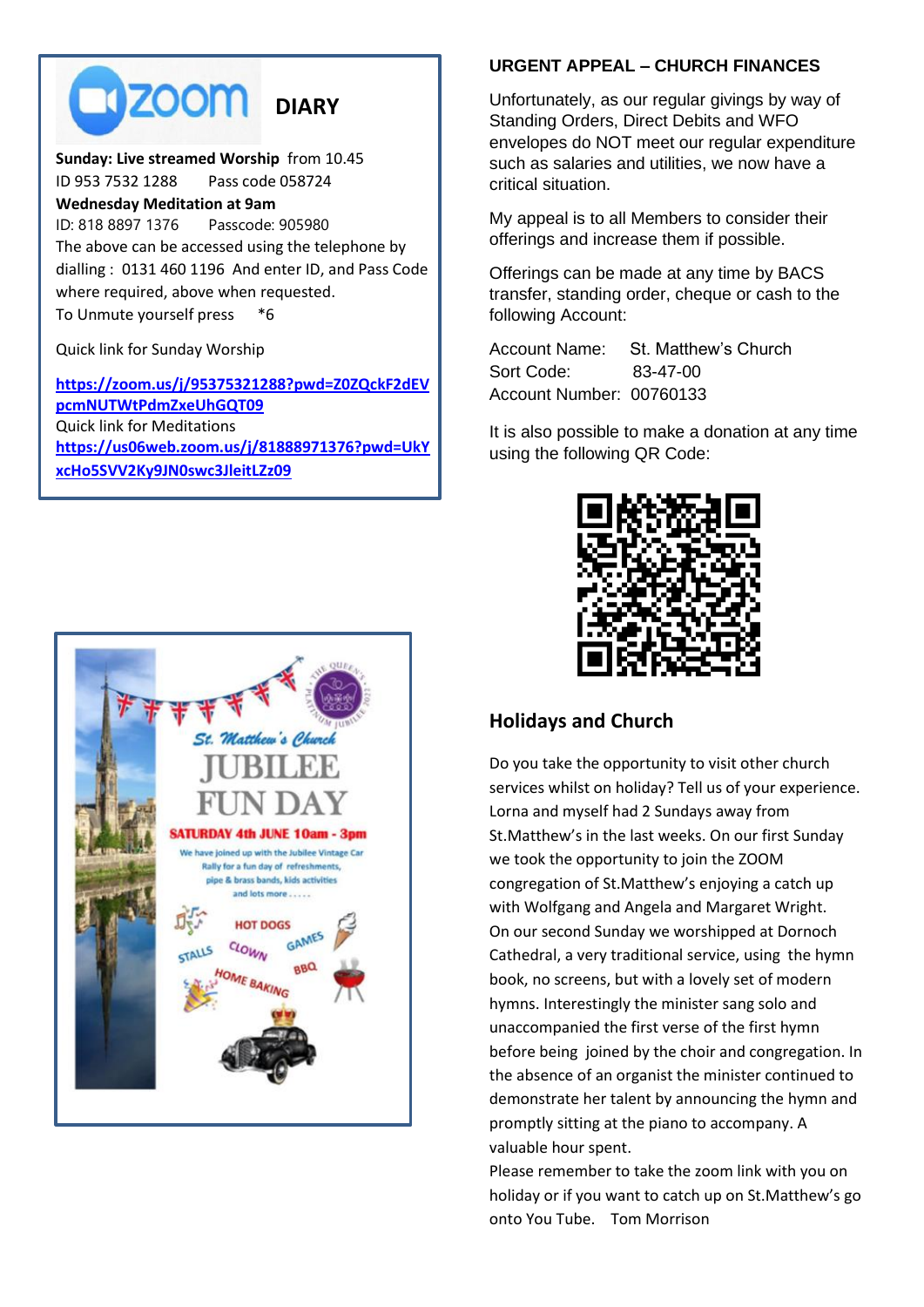## **Guild News May 2022**

The Guild programme is completed for this season. However, we are having **Knit and Natter sessions** on Wednesday afternoons 2-4pm, in the cafe or Sanctuary. Any ladies are welcome to join for a chat even if you don't knit!



Lorna Morrison

## **PILGRIM'S WAY WALK**





# **Markinch to Kennoway**

Please note the changed date for our next walk which will take place on **Saturday 11th June**

Please meet at Broxden carpark (up near the electric chargers) at 9am. Please let Jean Young or Fiona Bruce know on [jy2@btinternet.com](mailto:jy2@btinternet.com) or [FMBruce6@googlemail.com](mailto:FMBruce6@googlemail.com) if you intend to join us. All are welcome!

#### **ANNUAL STATED MEETING**

Our Annual Stated Meeting will have a different format this year. During our service of worship, we will give thanks for the life of our church in 2021. I'd love to be able to share stories and show photos to provide the bigger picture than the finances can show. We will present the figures and full sets of accounts will be provided on request.

As this meeting had to be cancelled due to illness a new date is presently being arranged and formal notice will be sent out in a Newsletter Extra

Rev Fiona Bullock



**Have** you ever thought about joining the church? Do you have questions about faith that you would like to explore before making a commitment?

Would you simply like the chance to discuss faith and the church? I am hoping to run some sessions shortly with the intention of these leading up to an

opportunity to become a church member should you so wish. With no dates or times fixed at the moment, I'd like to gauge interest. If this would be of interest to you, please get in touch with me at [FBullock@churchofscotland.org.uk](mailto:FBullock@churchofscotland.org.uk) or on 01738 570241 and I can ensure that you receive details.

## **Preparing for worship**

Each Sunday in church, it is a joy to find that so many of you want to chat with Michael, our wonderful organist, and me. We live for these opportunities to hear your stories. However, we've become aware that, as the time for worship to begin approaches, we are not

giving you the attention you deserve. So we humbly ask that for the ten minutes leading up to worship, we pause these conversations, which will allow



us to prepare ourselves and our words and music for our service. Please do seek us out after worship to continue – there's nothing quite so frustrating as a story half-told or half-heard! Thank you for your understanding and support.

Rev. Fiona and Michael

## **Worship Group**

One of my favourite aspects of my role is leading worship. It is a true privilege to be trusted with the word of God: its translation, interpretation and application to life today within a community through stories, songs, prayers and reflections. However, our times of worship together never involve just one person. There are many within our church family who contribute to our worship: our musicians, the AV team, those who lead our midweek meditations, those who step in to lead services when the meenister is not available and many more besides. In order to keep our worship fresh, relevant and running smoothly, I'd like to establish a Worship Group. In the coming weeks, I will be inviting folk to get involved but perhaps you have a burning desire to be part of this project or to find out more about how worship is planned. If you would like to be involved in planning seasons of worship like Lent/Easter and Advent/Christmas, Bible studies, special services like Remembrance Sunday, and general ongoing issues about our Sunday services, please get in touch with me. Please don't be shy – speaking to me about it does not mean that you have committed to being a member of the group.

With thanks, Rev. Fiona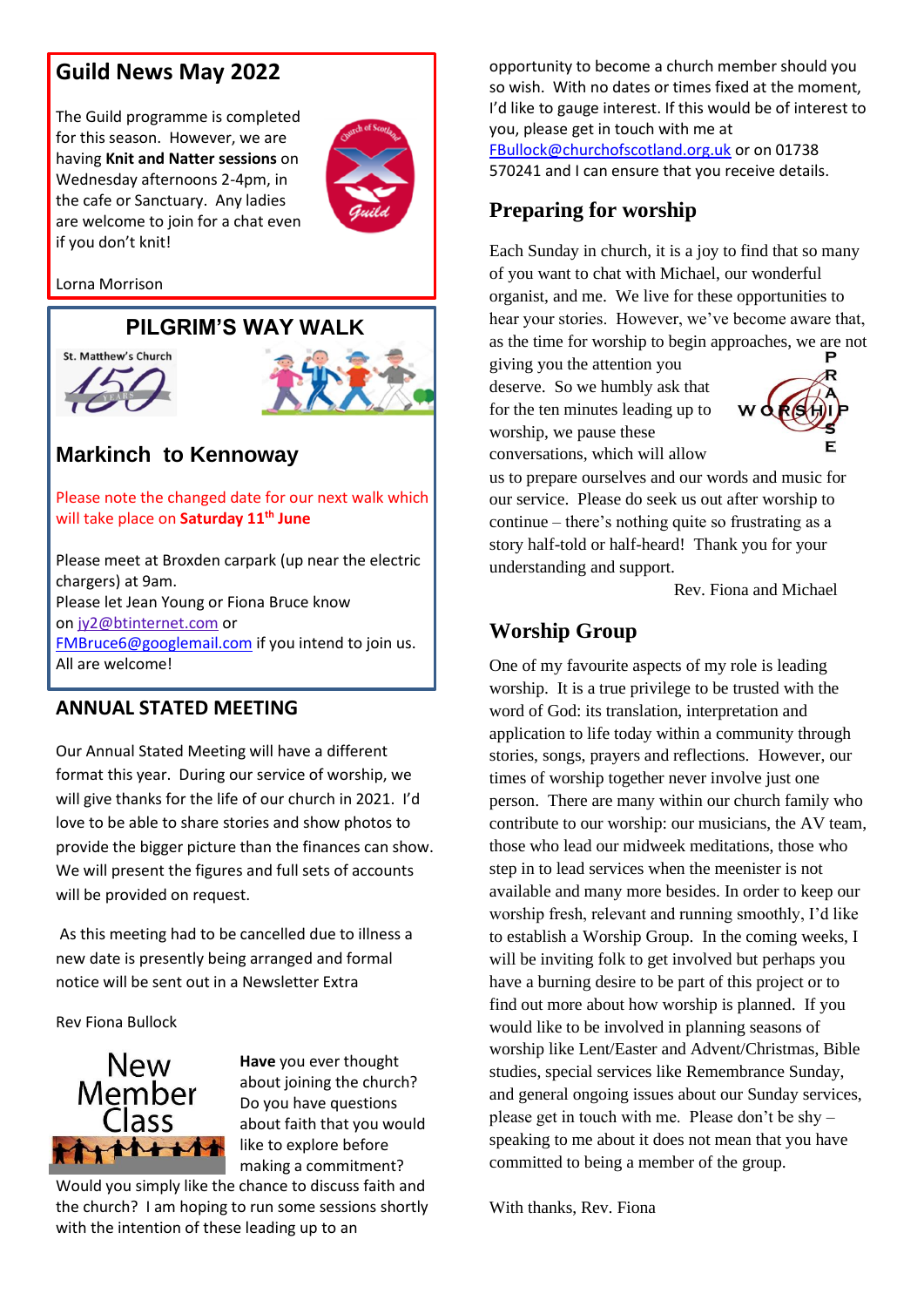# GENERAL ASSEMBLY

Wow! What a strange mixture of the interesting, dull and complex the General Assembly is!

This year the GA took place as usual in Edinburgh from Saturday 21 May to Thursday 26<sup>th</sup> May and I was lucky enough to be appointed as a Commissioner by Perth Presbytery and attended every day, along with my son, Andrew. (As you will see from this photo he missed the memo re "Men in Grey Suits")



This is just to give you a flavour of what went on and my experiences as an Elder attending- which are possibly different from those of a Minister.

The first Session on the Saturday included an address by Lord Wallace of Tankerness as the retiring Moderator ( you may recall that he preached at our Anniversary Service last November) and the formal election of the new Moderator, Rt Rev Iain Greenshields, who holds office for the coming year.

This was the day when the GA approved the creation of 4 new Presbyteries (including our own) which was accepted by 352 votes for to 7 against, merging Angus. Dundee, Dunkeld & Meigle, Perth and Stirling into 1 Perth Presbytery.

There followed a lot of discussion as to how the new Presbytery Clerks will function and then a Report from the Theological Forum about the Westminster Confession of Faith which has been retained as a "subordinate standard alongside a new Book of Confessions." In my opinion , this discussion was far too complicated if you've not studied theology and even if you have…

The GA this year was a hybrid of personal attendance and online attendance but unfortunately this first day was marred by problems with online voting- and too many "points of order"!

Commissioners are also encouraged to "vote with their feet" when a matter is not controversial. "People will get sore feet with all the stamping" was Andrew's comment!

For your information, it was reported that there are 653 Ministers on payroll as at April 2022, 331 vacancies (and Interim Moderators), 163 Locums and 45% of Ministers over 65 within the next 5 years.

The GA agreed further reforms of its central structures so that the current Faith Nurture and Faith Impact Forums will be brought together under a single Active Faith Leadership Team with 4 Programme Groups: Mission, People & Training, Public Life & Global Justice and Resource & Presence.

At the end of the GA the Rev Fiona Smith was sworn in as a replacement for the retiring Rev Dr George Whyte, becoming the first woman to hold the position of Principal Clerk permanently.

Things I enjoyed about the Assembly:

- **Communion and the daily services** at the start of each day- the singing was magnificent!
- The final approval given without much ado to legislation that will **allow Ministers to register to conduct same-sex marriages** if they wish. I know that our own Minister, Rev Fiona Bullock, has already registered to do so! The vote was 274 for and 136 against. Our "own" Rev Craig Dobney spoke well in favour of the motion.
- **Report of the Ecumenical Committee** which spoke about "koinania" (fellowship) and a **Declaration of Friendship** ("The St Margaret's Declaration") with the Catholic Church in Scotland which was approved by 421 votes to 4 against. "Unity is not the same as uniformity".
- I enjoyed hearing about the work of the **Scottish Bible Society** and, in particular, their "Beyond Disaster" trauma healing programme where they have 400 Ukrainian trauma-trained Bible Society staff who, I was very impressed to hear, are all still in Ukraine.
- **The Faith Impact Forum Report** was where we heard about their policies to combat fuel poverty, net zero emissions and climate change. I took the opportunity to speak to a staff member about promoting a policy to introduce solar panels to churches and manses and he undertook to take this forward so watch this space!

A motion to levy a windfall tax on oil and gas companies (which is now Government policy) was voted in by 288 to 83 against.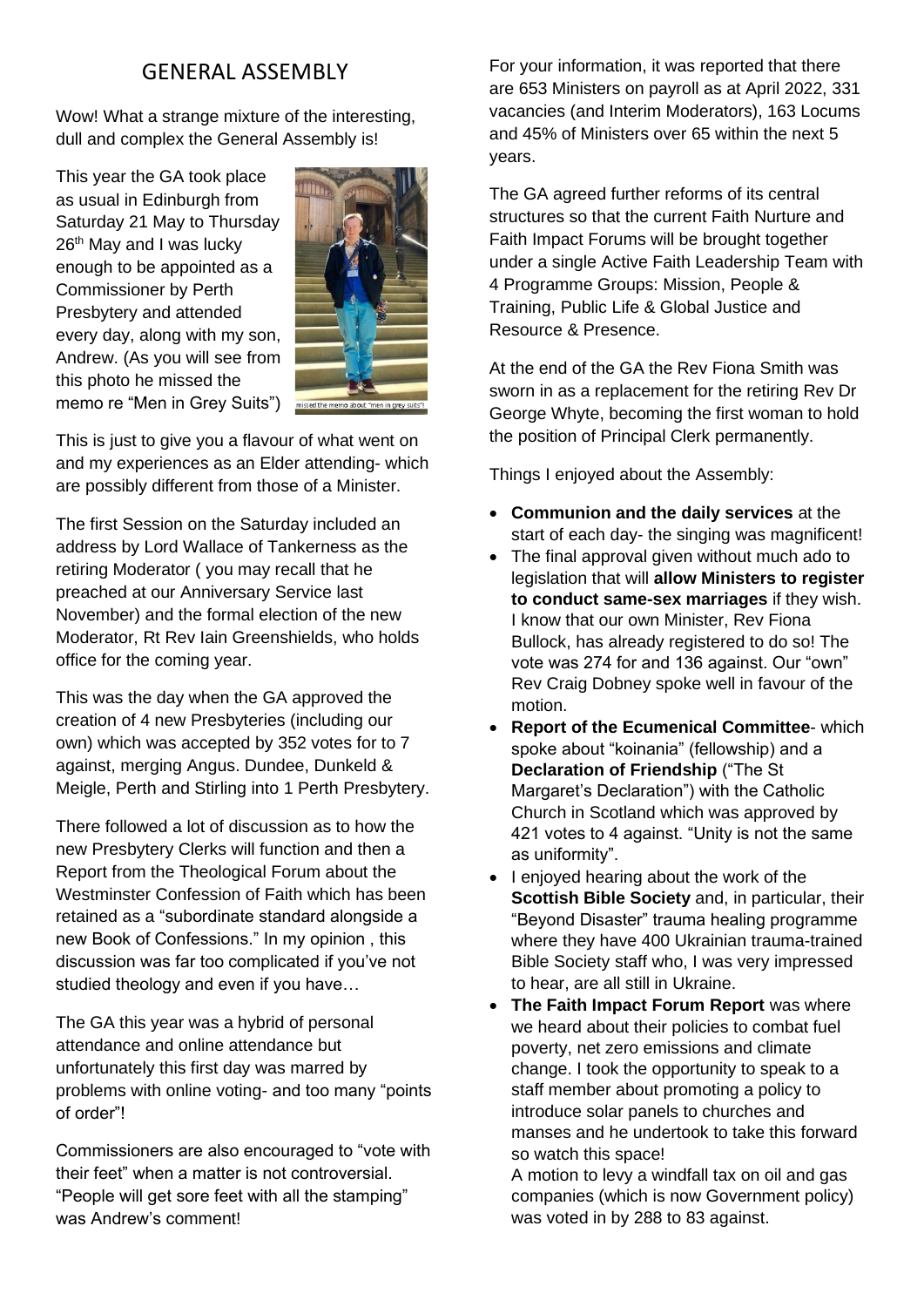The Rev Emma McDonald from Dundee described how fuel poverty impacts eating as well as heating.

- Then came **the Faith Nurture Forum Report**  where comments were invited on the Vacancy Procedure Act by September 2022 and I'm sure we will be able to oblige!
- There was an interesting **Report from the Guild Convenor,** Margaret Muir. The Guild is 135 years old this year and one of the highlights mentioned was their Annual Gathering when they were able to chat with Members on a live link, including St Matthew's Guild! It was incredible to hear that their Project Partnership Scheme has raised £7 million since 1969 and they were praised by the Moderator for their innovative and creative projects.
- **Meeting up** with lots of different people, including Craig & Donna Dobney, Charles Lines and Ian Young.

All in all, a very worthwhile few days and, as the Moderator concluded,:

*"The Church has to work together to bring Christ to the people and the people to Christ".*

Fiona Bruce



At her service last Sunday **Rev Fiona Bullock** recited this prayer written by a friend of hers, which summed up this year's General Assembly beautifully:

#### **General Assembly prayer**

**God bless the money investors and pension assessors**

**God bless the creatives and curmudgeons God bless the weary and confused.**

**God bless the commissioners: diligently on point,**

**waffling with wavering voice,**

**and some two pages behind.**

**God bless the whispered arranging and the lawyers explaining.**

**God bless the preachers and prophets among us. God bless the first to their feet and those stuck to their seats.**

**God bless the beauty of bowing our heads together in prayer and singing in harmony together online and in the hall.**

**God bless the tech team and cleaners and stewards who put up with us with grace and a smile.**

**God bless the boxes and words we wrap around ourselves and each other.**

**God bless the Holy Spirit of laughter and of passion.**

**God bless the history and stories that bind us together and hopefully help us to soar.**

**God bless the little voice on Zoom asking why and in the hall a cry 'bye, bye.'**

**God bless the smiles and waves, the tears, the silence and pauses.**

**God bless the gong and the bell and the clock running slow.**

**God forgive us when we might get it wrong and help us to not just rumble our feet but be moved and enthused and connected once more.**

**God forgive us when we forget as we head for the door:**

**You have blessed us with work now to do not just for ourselves but for others and for you. God bless the days we each are given that together we point toward your love and your life** 

**within us**

**God bless your church blossoming anew. Amen.**

**Rev. Ellen Larson Davidson**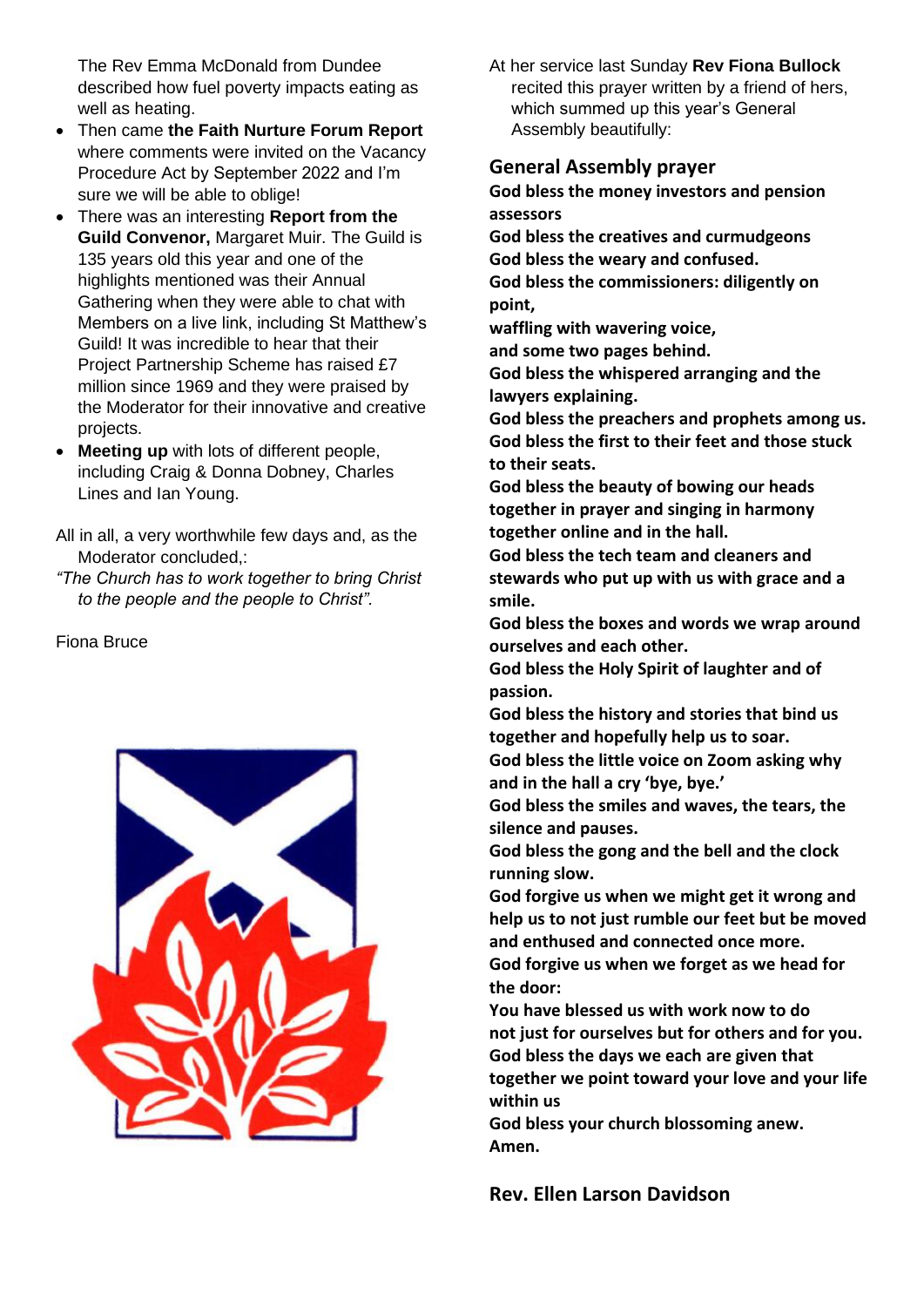# *Janet's Jottings*

### **Life Unmasked**

It didn't take us long to become accustomed to wearing masks at the height of the pandemic. I don't know about any of you, but it was an experience I found uncomfortable at the best of times. Occasionally, I was in a panic as I had forgotten my mask – how many times, like me, did you find yourself at a shop door, only to have to dash back to the car to retrieve a mask? Occasionally when I was feeling hot and claustrophobic, I would remind myself to stop moaning as medical and care staff were wearing not only masks 24/7 but full PPE. Apart from looking like an astronaut, how hot and uncomfortable would that have been for hours on end?

We soon learned that wearing a mask affects communications, as well as inhibiting our natural facial gestures. What a joy it is to see the faces of others! To see their features, expressions and familiar mannerisms. As I do, I am sure you get great delight in being able to smile on meeting people and to see their smiles in return.

When masks became mandatory, it was interesting how inventive people became at making their own 'bespoke creations' before the mass-produced ones became available. It didn't take long before they also became a fashion accessory, even a status symbol. They appeared in all shapes, colours, with or without sparkles, a logo or in the shade of one's favourite football team or charity. I enjoyed perusing the variety on offer.

Masks have had a variety of functions over the centuries, have been used to entertain, to hide identities, for religious or tribal rituals and in some cases even to threaten people. Someone once said that 'behind every mask there is a face and behind that a story'.

The Japanese say that you have three faces. The first is the one you show to the world, the second face you show to your close friends and family and the third face you never show anyone. It is the truest reflection of who you are.

What is the face behind our story? In Corinthians 3:18 it states "We who with unveiled faces all reflect the Lord's glory".

Now that our physical masks are all but removed, will others see the Lord's glory and the face of Christ shining in the folks of St Matthew's? Let's pray that God's grace will be reflected in our smiles as well as in our everyday actions in reaching out to others around us. *Amen*



## Risk Assessment through Covid Pandemic years;

While risk assessment and health and safety have been much maligned words over the past few years, the Church of Scotland has been giving a very helpful lead for Churches since the pandemic started in 2020. Taking Government Regulations and Guidance and translating them for use by Churches in order to protect and safeguard churchgoers was no easy task. Our Risk Assessment Group, led by Rev Marc Bircham, until Rev. Fiona Bullock came to St Matthew's, customised the generic risk assessment from Church HQ in July 2020 and held regular meetings to adapt our Risk Assessment from the early days of closure and restrictions to the ending of regulations on  $4<sup>th</sup>$  April 2022 when the group was terminated in favour of a return to "normal". This "new normal" recognises that although the virus is still in our communities, continuing attention to good hygiene measures and, if desired, the wearing of facecoverings can help to alleviate the risks. Thanks to Joyce Thom, Fiona Bruce and Tom Morrison for their valued contributions to the work of this group.

#### Andy Turnbull

Editor's Note- and a big "thank you" too from all at St Matthew's to Andy Turnbull for his able and sensitive leadership of our Risk Assessment Committee over the last couple of years.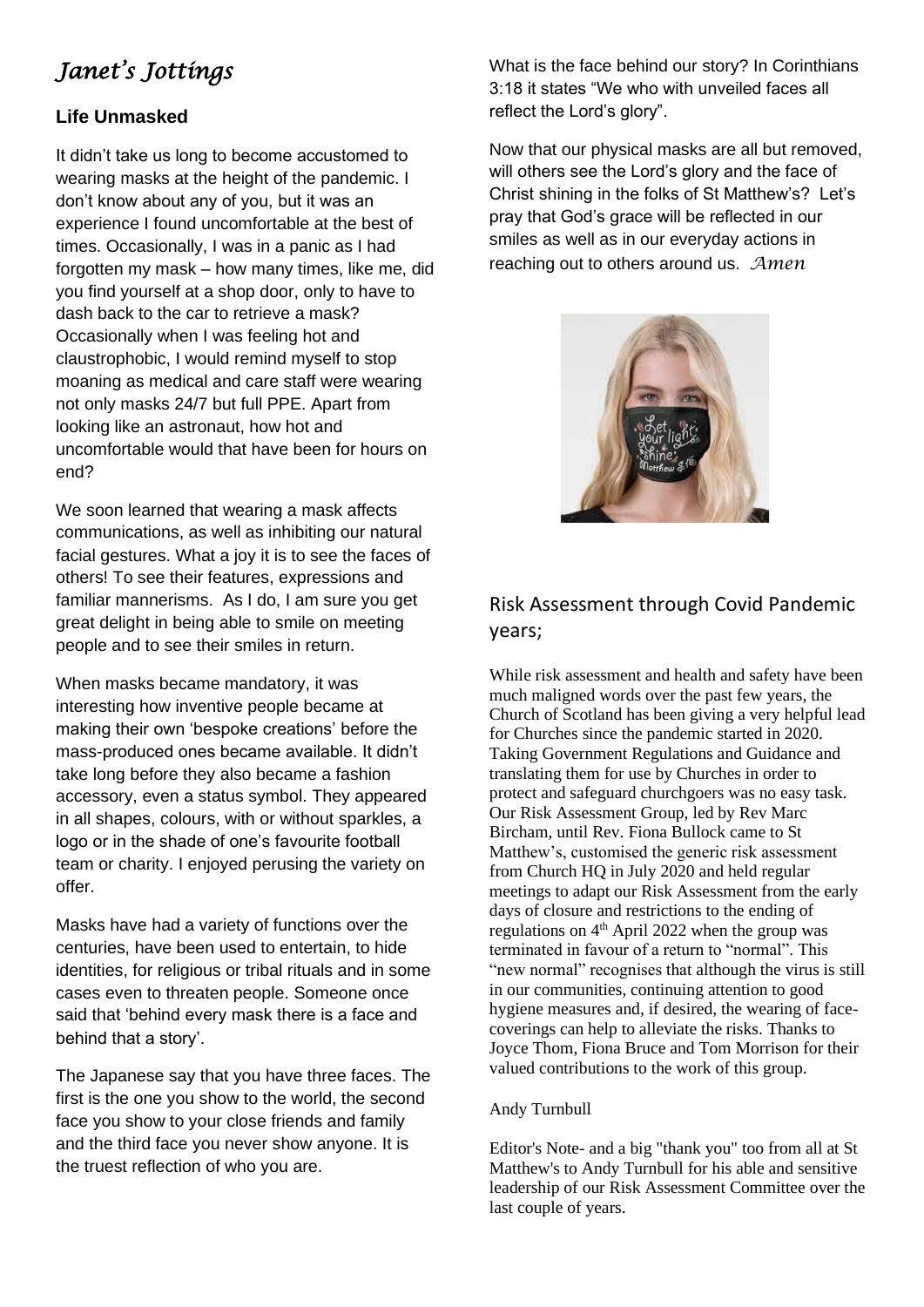## **Update from the Foodbank**

Thanks to the efforts of our volunteers, Perth and Kinross Foodbank was able to keep open during the two years of the Covid pandemic. Now, with the current increases in the cost of living, we are facing new challenges.

The Foodbank in Cutlog Vennel is **open every Tuesday, Wednesday and Friday from 12 – 4, and on Thursdays from**  $1.30 - 3.30p.m.;$  **in the last few** 

months, there has been an obvious increase in the number of people using the Foodbank. In a normal week now, we are processing between



70 and 90 vouchers; some for single people, some for couples and others for families, meaning that over 100 people are being fed each week. And while donations of food are still coming in, we are giving out more food than we are receiving. Many supermarkets have collection points, and we are grateful for the generosity of the public in supporting our work. ( I am hoping that we can restore our collection point in St Matthew's so that donations can be brought to church each week, which can then be taken up to the Foodbank.)

Each month, we update our website and Facebook page, indicating which of our stocks are low; at the moment**, we are looking particularly for long life milk and long life juice, tinned puddings, tinned fish, instant meals – and toilet rolls.**

All donations will be gratefully received!

Marjorie Clark

# **Wanted**

Do you have a coffee cafetiere that you no longer use. If so can you consider passing it on to me to use in the café during the Summer Gallery.

Thanks, Tom Morrison



#### **SHORT COURSES FROM TRINITY COLLEGE, UNIVERSITY OF GLASGOW**

Trinity College has announced 4 Short Courses starting in Autumn 2022 which are suitable for a wide variety of backgrounds and look very interesting:

Listening in Mission Designing & Leading Worship Preaching in Church Contexts Contemporary Visual Art & Worship For more information please look at: [www.trinitycollegeglasgow.co.uk](http://www.trinitycollegeglasgow.co.uk/)

**Belated birthday wishes to Muriel Smith 92 years young on 24th May** 



# **St. Matthew's Summer Gallery**

*\_\_\_\_\_\_\_\_\_\_\_\_\_\_\_\_\_\_\_\_\_\_\_\_\_\_\_\_\_\_\_\_\_\_\_\_\_\_\_\_\_\_\_\_*

#### Tay Street, Perth, PH1 5LQ

Sun 3rd July to Sat 10th September 2022 Changing exhibition programme throughout the summer.

| $3^{rd} - 8^{th}$ July                                                 | Paintings by Allan Perera-Liyanage                                           |  |
|------------------------------------------------------------------------|------------------------------------------------------------------------------|--|
| $10^{th}$ – 22 <sup>nd</sup> July                                      | <b>Textiles by Kalamkari</b>                                                 |  |
| $24th - 29th$ July                                                     | Available                                                                    |  |
|                                                                        | 31 <sup>st</sup> July - 5th Aug St. Matthew's members annual<br>exhibition   |  |
| $7th - 13th$ Aug                                                       | Paintings by Ruth and Ian Dunsire<br>with Sheila Garden and Sheila<br>Martin |  |
| 15th - 19th Aug                                                        | Textiles by Stitch-Colour-Cloth                                              |  |
|                                                                        | $21^{st}$ Aug – $2^{nd}$ Sept Photography by Tom Ryan and<br>Ewelina Labuda  |  |
| $4th - 10th$ Sept                                                      | <b>Lockdown Exhibition</b>                                                   |  |
| Free entry and café available within this 150 year old church building |                                                                              |  |

Please visit to support St. Matthew's in the Community